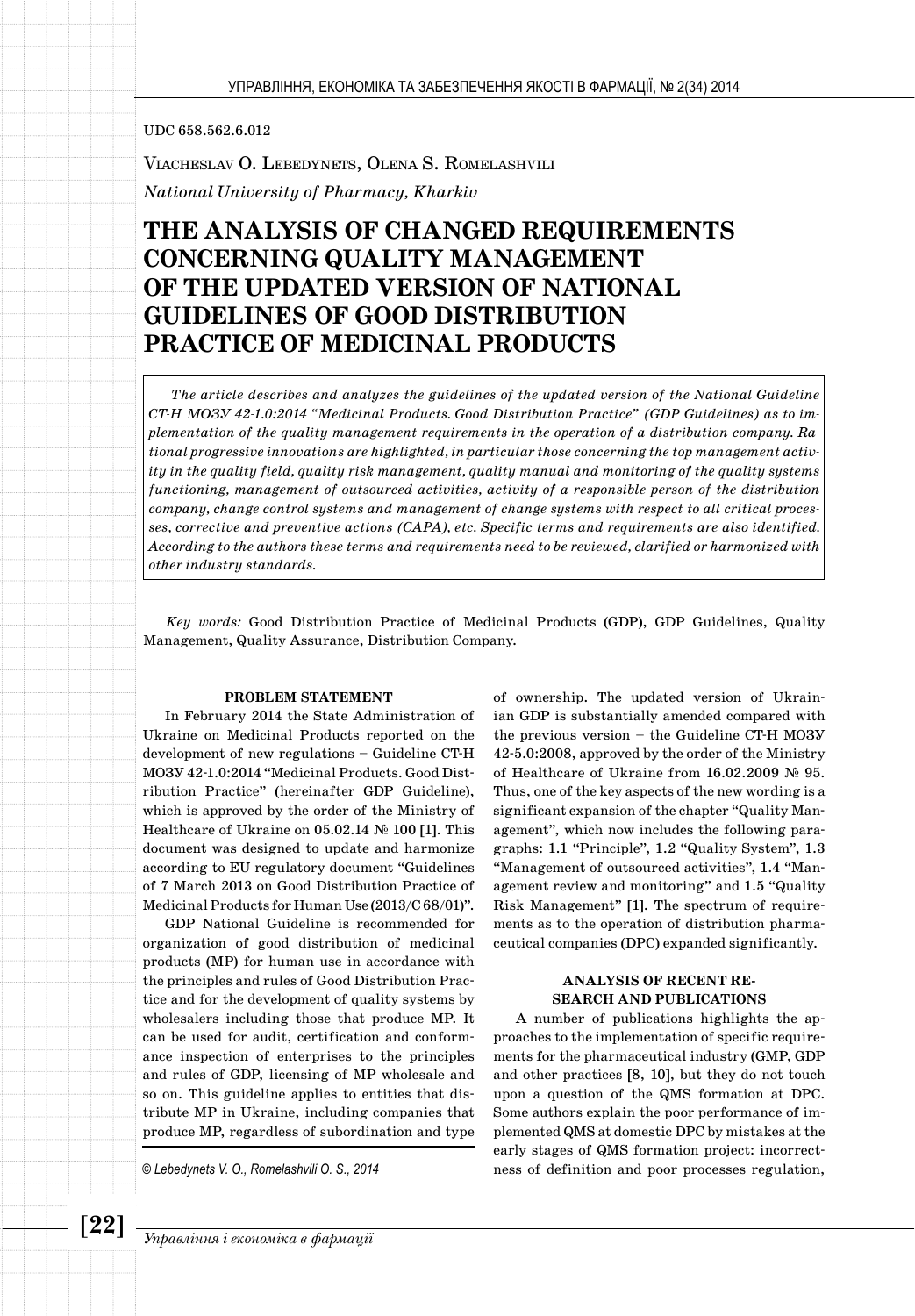absence or inadequacy of indicators and methods of performance monitoring, formality of rules of corrective and preventive actions, lack of staff training and motivation, etc. In general information about the implementation of the QMS at pharmaceutical companies is contained in the regulations (Guidelines on good practices – GMP, GDP, GPP, etc.) [2, 4, 7, 9]. Publications, which explains in detail the implementation of QMS for pharmaceutical companies (especially – for DPC), are very few and they have a local character [1].

## **EMPHASIZING OF UNSOLVED EARLIER ASPECTS OF THE COMMON ISSUE**

The reason of GDP Guideline is the detailed regulation of quality management activities. Obviously, this is a consequence of global trends observed in recent years in the regulatory area of the pharmaceutical sector, and at the level of other industries in the developed countries – even in recent decades. The main thesis of the modern concept of pharmaceutical companies activity is moving the focus from quality control at the certain points of the production process (in fact – from the conformance inspection of the measured parameters prescribed at the regulations tolerance range) to the ensured stability, reproducibility and readiness of all processes which affect the conformity of product to determined requirements anyway. It is referred to creating a so-called *Quality Assurance System* (*QAS*), which is a network of interrelated processes that create the conditions for the production of proper quality goods (services). In its turn, such a system, including planning, process control and continuous improvement actions is called *Quality Management System* (*QMS*). In recent decades the world's only standard that regulates the formation of such systems is ISO 9001 [5]. Implementation of QMS according to ISO 9001 was very popular: at the beginning of 2013 there were certified over 1.2 million of QMS in 185 countries.

It should be noted that although the main objective of government regulators is to control the QAS operation during the recent years industry standards have become closer to the universal requirements of ISO 9001 designed for QMS development, constant improvement of customer and consumer satisfaction and increase of the effectiveness of companies. Some of the ideas of ISO 9001 quality management are in the basis of the updated versions of guidelines of good practice, including GDP.

#### **FORMULATION OF THE ARTICLE OBJECTS**

In the context of a new version of the GDP Guideline and significant changes in regulatory requirements for QMS of MP distribution companies we consider important to analyze the new requirements of GDP Guideline (particularly the quality management) and development of proposals as to the practical implementation.

# **STATEMENT OF BASIC MATERIAL OF THE RESEARCH**

Let's analyze the main point of new GDP Guideline requirements.

In the paragraph "Quality Management" the GDP National Guideline requires the support of quality system operation with setting out responsibilities, processes and principles of risk management according to the activity types of MP distribution company. GDP Guideline requires to clearly define and systematically review all distribution activities [2, p. 1]. There is the issue in this fragment – the term "quality system" (QS) which is interpreted in the guideline as «the complex of all aspects of the system that implements the quality policy and ensures the achievement of the quality.» However, the term has not been used in international standards (including ISO 9000) and other documents of such level for more than 10 years and is an anachronism, because there is generally accepted term *quality management system* or *quality assurance system* (depending on the application) at the present level of development of the science of quality. Thus, in the standard ISO 9000:2007 [6, § 3.2.3] quality management system is treated as a «management system to direct and control an organization with regard to quality» and the term quality assurance  $[6, \S 3.2.11]$  – as «part of quality management focused on providing confidence that quality requirements will be fulfilled». So, it is more correctly to use the term QAS in the Guideline on good practice in general and GDP in particular as it fully conveys the concept of these practices. However, the new version of the GDP Guidelines does not even contain any links to ISO 9000 standards, which took place in the previous version.

Later in the chapter «Quality Management» the GDP Guideline includes the requirement that also deserves special attention: «all critical steps of distribution processes and significant changes should be justified and where relevant validated» [2, p. 1]. Again, for unknown reasons the term «validation» is not listed in the chapter «Terms and Definitions» and it is not specified how to understand the concept of «critical steps of the distribution process» and what changes should be considered significant. Obviously, it is understood that through the quality risk identification and evaluating a distributor company has to identify the most critical processes in their activity and validate them. But there may

**[23]**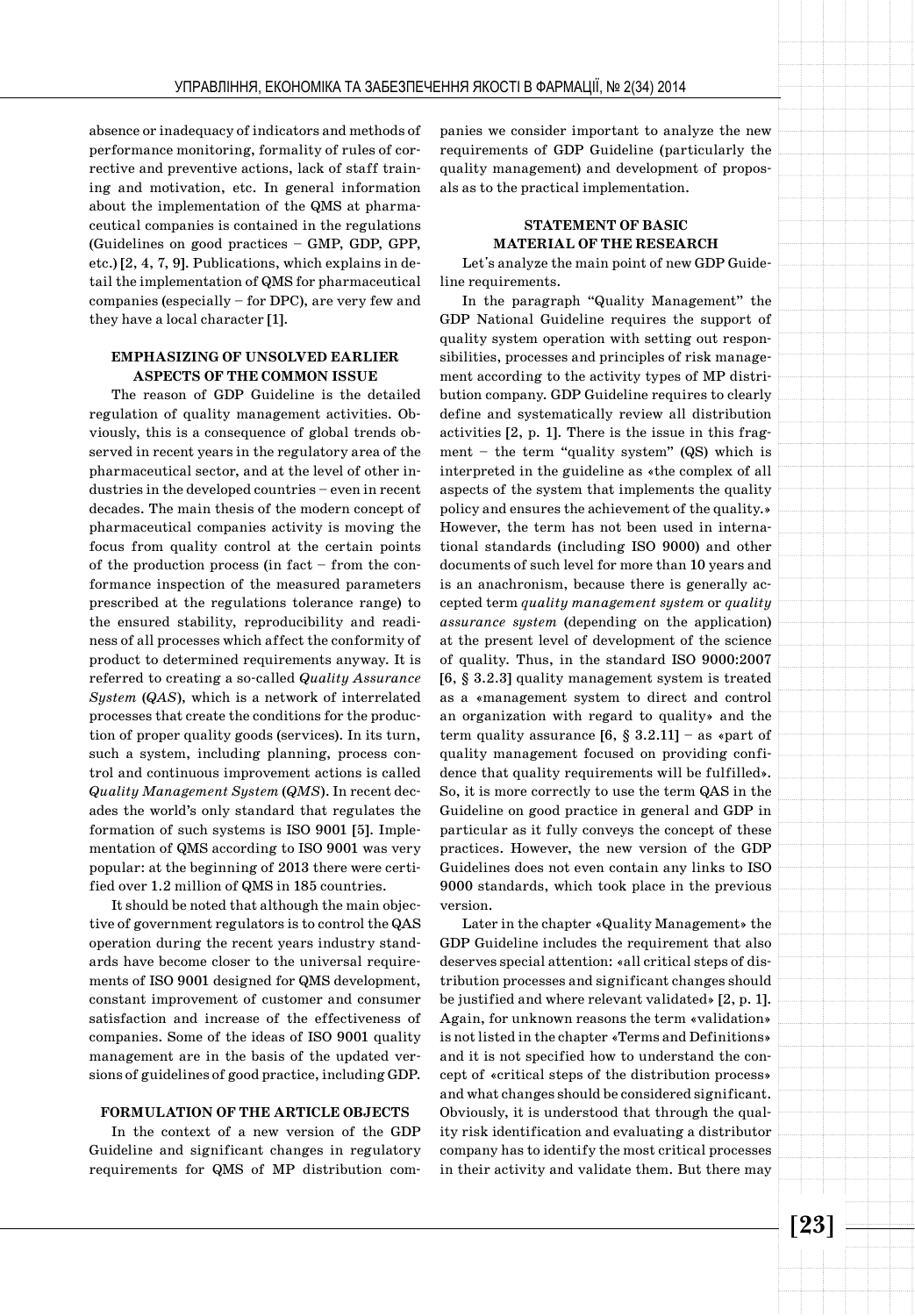be a misunderstanding and double-meanings about setting the boundaries of criticalness of such processes, the overrun of which should be considered as a pretext for carrying out the validation work. We believe that the Guideline should contain more detailed explanation on this. However, referring to ISO 9000 an interpretation of the term validation can be found  $[6, § 3.8.5]$  «validation – this is a confirmation, through the provision of objective evidence, that the requirements for a specific intended use or application have been fulfilled». It is also noted that the conditions for validation can be real or simulated – it could be a significant factor for a distribution company. Standard ISO 9001 includes even more important information which specifies validation objects in p. 7.5.2: «The organization shall validate any processes for production and service provision where the resulting output cannot be verified by subsequent monitoring or measurement and, as a consequence, deficiencies become apparent only after the product is in use or the service has been delivered. Validation shall demonstrate the ability of these processes to achieve planned results» [5, § 7.5.2].

The next key innovation in the GDP Guideline is to determine the leading role of the top management of the enterprise because now it is emphasized that QS is their responsibility and requires their active participation in the management system [2, § 1.1]. This provision is consistent with the relevant requirements of ISO 9001, where a certain chapter [5, p 5] is dedicated to the issue of top management liability. However, unlike to ISO 9001, the GDP Guidelines does not include more or less specific requirements to the top management activity; there are only general provisions.

Chapter 1.2 «Quality System» of the GDP Guideline explains the scope of distributor quality system: «The quality managing system should encompass the organizational structure, procedures, processes and resources, as well as activities necessary to ensure confidence that the product delivered maintains its quality and integrity and remains within the legal supply chain during storage and/or transportation». The term QMS (in EU GDP Guideline – system for managing quality) named in the paragraph of the Guideline in general reflects the content of the paragraph, but looks strange as it is found only a few times more in the text of the document mixed with the term QS (for example, in paragraph 1.3, in part III of paragraph 1.4 and in some more).

The same paragraph 1.2 states that «The quality system must be fully documented and its *efficiency*  must be verified (in EU GDP Guideline – *effectiveness*!). In our opinion, the application of the term

efficiency in relation to QS looks inappropriate in such document as a Guideline because this term as opposed to *effectiveness* (used in all ISO 9000 texts) includes not just "extent to which planned activities are realized and planned results achieved", but also the establishment of "the relationship between the result achieved and the resources used"  $[6, §. 3.2.14-3.2.15]$ . It is a questionable assumption that representatives of regulatory authorities or other parties can somehow determine the amount of resources spent to achieve the quality objectives because these resources include the staff and infrastructure (equipment and facilities, premises, means of communication), documentation and much more. Moreover, the cost of these resources is not a one-time thing: it occurs during the continuing organization activity. In addition to determine the effectiveness of QS it is necessary to compare the ratio «cost-benefit» for various periods of time.

Paragraph 1.2 of the new GDP Guideline also requires that the distributor ensures that all components of QS are provided with the necessary resources: «a sufficient number of competent personnel, appropriate and adequate facilities, equipment and technical means». Similar requirements in more details are included in the standard ISO 9001, which distinguishes three categories of resources: personnel (human resources), the infrastructure and working environment [4, p 6]. We consider a defect of the new Guideline is the lack of requirements for the working environment (the conditions under which the work performed including physical, environmental, social and other factors, such as noise, temperature, humidity, lighting or weather conditions, motivation and encouragement systems that create microclimate in the team, etc.). Parameters of the working environment are one of the key factors influencing the quality of MP and the customer service throughout all processes of distribution.

There is another innovation in the Guideline: «A *quality manual* or equivalent documentation approach should be established". We would like to note that the previous versions of the GDP Guideline did not include any requirements for such document as a quality guideline. This is a reasonable requirement dictated by the need to describe the available quality system as a document approved by top management. ISO 9001 contains the same request, which sets out comprehensive information about the purpose of quality manual development and its components [5, § 4.2.2].

Another GDP Guideline thesis agreed-on with ISO 9001 is the need for the appointment of an *Responsible Person* (*RP*), who should have clearly defined powers and responsibilities to ensure that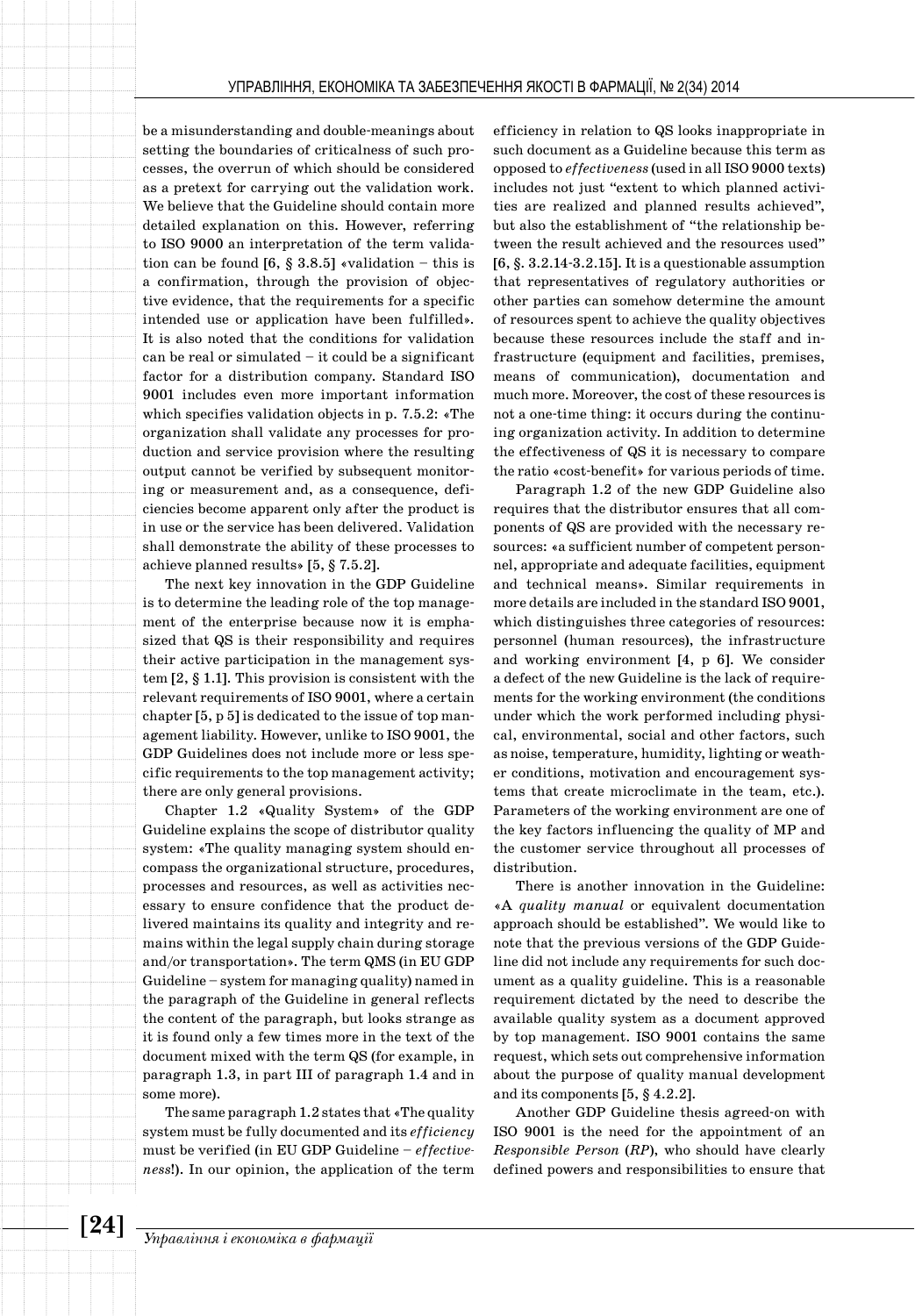QS implemented and maintained [2, § 1.2]. The role and functions of the RP stated in paragraph 2.2 «Responsible Person", where among other things it is stated that RP "must have appropriate experience and competence, must be trained with GDP and have appropriate knowledge": without any specification that would be highly desirable. Moreover, it is stated that "it is desirable for RP to have a degree in pharmacy" – this recommendation also raises many questions.

We should note that emphasizing requirements for the RP in a separate paragraph of the GDP Guideline and its specification is a certainly expected and progressive measure, because the issue of the RP`s activity at the pharmaceutical companies is still one of the urgent problems of practical pharmacy. It is also can be stated that the concept of the RP is somewhat different in case with ISO 9001 and GDP Guideline. For example, ISO 9001 in paragraph 5.5.2 [5] suggests that Management representative should be from among the top management of the organization and the Guideline does not include such a requirement. GDP Guideline requires RP to ensure the functioning of virtually all critical processes of distributor company (permitting activities, functioning of initial and continuing personnel training programs, MP withdrawal operations, consideration of customers complaints, suppliers and recipients approval, approval of any contracting (outsourcing) works that may affect GDP, self-inspection and implementation of necessary corrective actions, storage of all duty delegation protocols, deciding on the final disposition of returned, rejected, recalled or falsified products, etc.). On the other hand, the standard 9001 provides that the Management representative (authorized person) should analyze the performance of QMS processes, inform the management about the obtained results and the need to take corrective actions and resources. Therefore, we believe it appropriate to organize activities of the RP subject to the ISO 9001.

A major innovation in the new GDP Guideline is the use of concepts - *change control system* and *management of change system* in respect of all critical processes. Such a system should "incorporate quality risk management principles, and be proportionate and effective". However, there is no mention of how it is possible to determine this effectiveness.

Final guidelines of the paragraph 1.2 stipulates all the aspects that QS must guarantee including: ensuring conditions of purchase, maintenance, MP supply, specification of management responsibility, products are delivered to the right recipients within a satisfactory time period, documentation and investigation of deviations from approved procedures, appropriate corrective and preventive actions (commonly known as CAPA) are taken to correct deviations and prevent them in line with the principles of quality risk management. As can be seen from the above, the new version of the GDP Guideline stipulates systemic aspects of the distributor company operation wider than the last.

Another innovation in the Guideline is the paragraph 1.3 "Management of outsourced activities". This activity is related to the purchasing, storage, supply or export of MP and it must be covered by the QMS and should include assessment of compliance and competence of a performer, the responsibilities and processes of information of parties involved in activities relating to quality, regular monitoring and observation of the performer`s actions, and the definition and implementation of all improvements needed on a regular basis. We consider this is a progressive innovation that meets modern concepts of quality management. These requirements are also consistent with ISO 9001 [5, § 4.1].

The GDP Guideline in paragraph 1.4 «Management review and monitoring», which implies the existence of the quality system review procedures, agreed upon with the requirements of ISO 9001 [5, § 5.6]. This review, among other things, should include evaluation of the achieved goals of QS, assessment of performance indicators (quality indicators) that can be used to monitor the effectiveness of processes within the quality system, feedback on outsourced activities, risk assessments and audits, inspections, conclusions and audits by customers, changes in regulatory requirements that may affect the QMS, changes in business conditions and goals. It is assumed to promptly document the results of each inspection and inform the personnel of an enterprise about the results.

Paragraph 1.5 "Quality Risk Management" of the new Guideline is dedicated to the requirements as to the quality risk management as a systematic process for the assessment, control, communication and review of risks to the quality of medicinal products. It can be applied both proactively and retrospectively. Noted: "Quality risk management should ensure that the evaluation of the risk to quality is based on scientific knowledge, experience with the process and ultimately links to the protection of the patient. The level of effort, formality and documentation of the process should be commensurate with the level of risk". In general, these requirements are also expected, as the concept of risk management is increasingly being implemented at pharmaceutical, food and other areas. However, it should be noted that the term "quality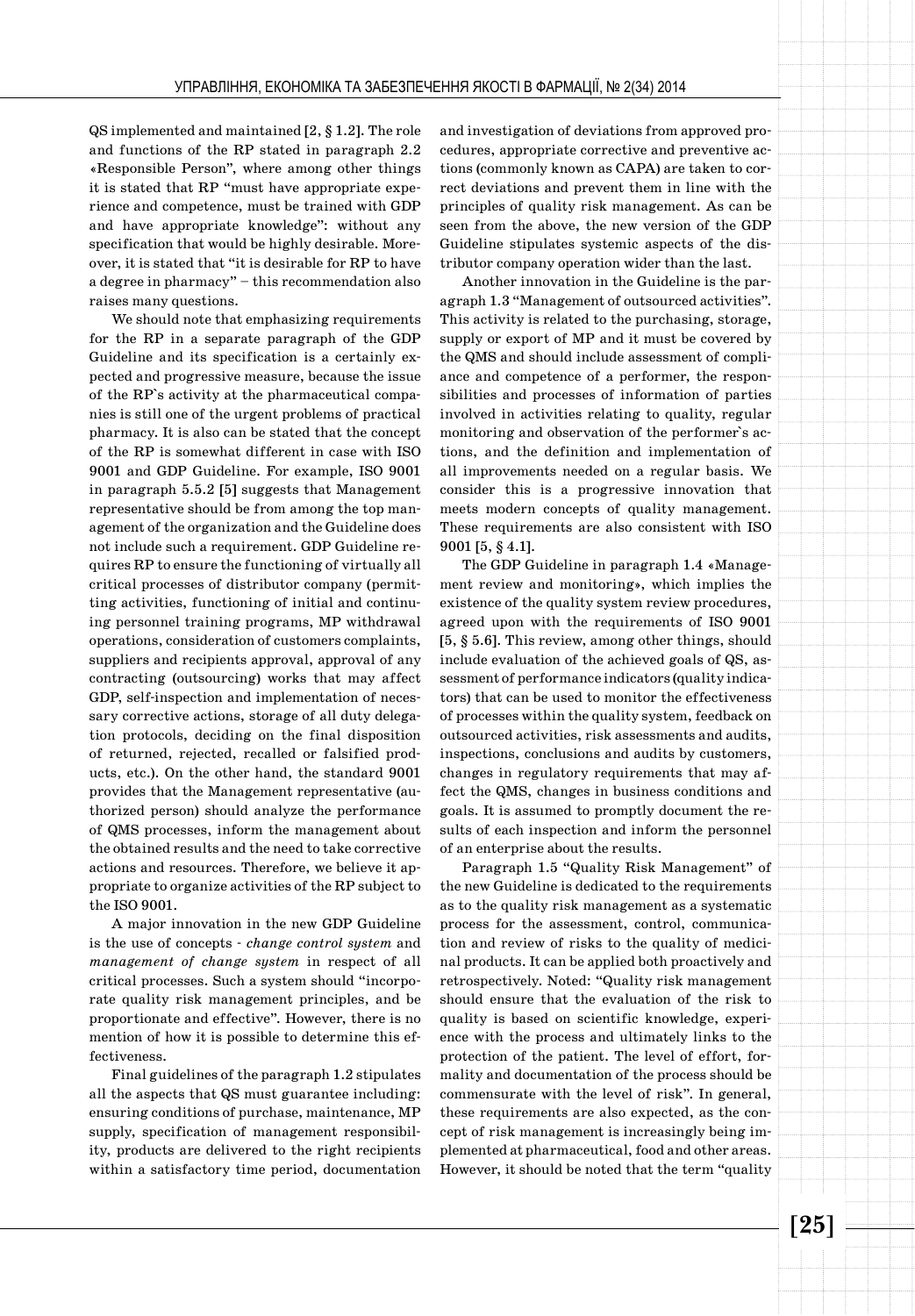risks" also needs clarification: the current Guideline CT-H МОЗУ 42-4.2:2011 "Medicinal Products. Quality Risk Management (ICH Q9)" includes the term "quality risks" as in a number of other standards [3].

#### **CONCLUSIONS AND PROSPECTS FOR FURTHER RESEARCH**

All other requirements of the new GDP Guideline are not significant in comparison with the previous version of this document, and therefore do not require detailed analysis. As for the changes examined the following conclusions can be made:

1) as a whole, the new version of the GDP Guideline compares favorably with the previous one, because includes more advanced requirements and regulations;

2) some of the terms used in the Guideline CT-H МОЗУ 42-1.0:2014 require coordination with similar terms used in original english version and other guidelines on good practices and international standards. One of the key terms to be altered is a "quality system", as in other GxP Guidelines the term "pharmaceutical quality system" is applied (Pharmaceutical Quality System, PQS) – management system that directs and controls the activity of the pharmaceutical company as to quality [3];

3) some new requirements of the Guideline 42- 1.0:2014 (in particular regarding quality management) are too general and non-specific and therefore may cause misunderstanding or ambiguous interpretation by a MP distribution companies;

4) developing QMS a distribution company can use the requirements of ISO 9001 as a basis, which should be complemented with the more specific requirements of GDP Guideline. Based on the combination of the requirements, the QMS formation may become more productive. This particularly applies to the implementation of the process approach that is not required by the GDP Guideline, but it is the basis for the construction of any modern management systems.

#### **LIST OF SOURCES USED INFORMATION**

1. Лебединець, В. О. До питання формування системи управління якістю згідно вимог нової версії національної настанови з належної практики дистрибуції лікарських засобів / В. О. Лебединець, О. С. Ромелашвілі // «Менеджмент та маркетинг у складі сучасної економіки, науки, освіти, практики» : матер. ІІ Міжнар. наук. практ. internet-конференції (27-28 березня 2014 р., м. Харків) – Х. : Вид-во НФаУ, 2014. – С. 132-135.

2. Лікарські засоби. Належна практика дистрибуції : СТ-Н МОЗУ 42-1.0:2014 – [Чинний з 2014-02-05]. – К. : МОЗ України, 2014. – 46 с. – (Настанова).

3. Лікарські засоби. Управління ризиками для якості (ICH Q9) : СТ-Н МОЗУ 42-4.2:2011 – [Чинний з 2011-10-03]. – К. : МОЗ України, 2011. – 36 с. – (Настанова).

4. Лікарські засоби. Фармацевтична система якості (ICH Q10) : СТ-Н МОЗУ 42-4.3:2011 – [Чинний з 2011-10-03]. – К. : МОЗ України, 2011. – 30 с. – (Настанова).

5. Системи управління якістю. Вимоги : ДСТУ ISO 9001:2009 – [Чинний з 2009-09-01]. – К. : Держспоживстандарт України, 2009. – 28 с. – (Національний стандарт України).

6. Системи управління якістю. Основні положення та словник термінів : ДСТУ ISO 9000:2007 – [Чинний з 2008-01-01]. – К. : Держспоживстандарт України, 2008. – 29 с. – (Національний стандарт України).

7. Guidelines on Good Distribution Practice of Medicinal Products for Human Use (2013/C 68/01) [Електронний ресурс] / Information from European Union institutions, bodies, offices and agencies other acts // Official Journal of the European Union – 7 March 2013. – 14 р. – Режим доступу : http://eurlex.europa.eu/LexUriServ/LexUriServ. do?uri=OJ:C:2013:068:0001:0014:EN:PDF.

8. Implementation of Good Distribution Practices: Explanatory Notes from MHRA [Електронний ресурс] / News // Good Distribution Practice Group -  $15/01/2014$ . – Режим доступу: http:// www.good-distribution-practice-group.org/gdp\_ news\_4083\_S-GDP.html

9. Pharmaceutical Quality System: ICH Guideline Q10 / International Conference on Harmonization of Technical Requirements for Registration of Pharmaceuticals for Human Use, April 2009, Geneva. – 22 p.

10. Will the Future for Pharmaceutical Delivery Need to Become more Exacting and Regulated? [Електронний ресурс] / Pharmafocus // Talking Point in Pharmafocus February 2010 – 03/03/2010. – Режим доступу : http://www.polarspeed.com/ news/the-future-for-pharmaceutical-delivery